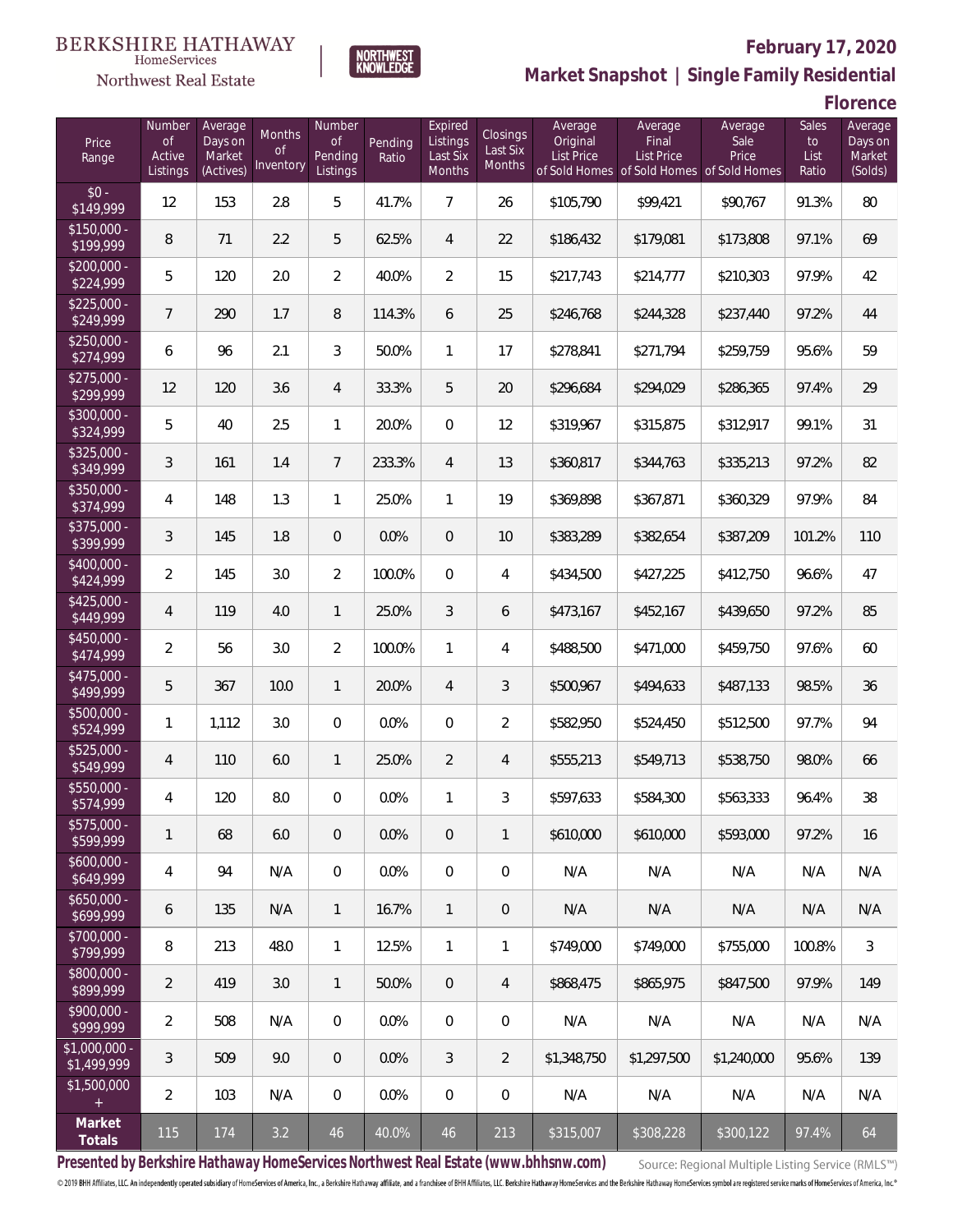

HomeServices

**Market Snapshot | Single Family Residential**

#### Northwest Real Estate Number **Expired** Average Average Number Average Months Closings of Days on of Listings Original Price Pending of Last Six Range Active Market Pending Ratio Last Six List Price Inventory Months Listings (Actives) Listings Months of Sold Homes  $$0 -$ \$100,000 - \$125,000 - \$150,000 - \$175,000 - \$200,000 - \$225,000 - \$250,000 - \$275,000 - \$300,000 - \$325,000 - \$350,000 - \$375,000 - \$400,000 -

**Florence Coast Village**

| Price<br>Range                | Number<br><b>of</b><br>Active<br>Listings | Average<br>Days on<br>Market<br>(Actives) | Months<br><b>of</b><br>Inventory | Number<br>of<br>Pending<br>Listings | Pending<br>Ratio | Expired<br>Listings<br>Last Six<br>Months | <b>Closings</b><br>Last Six<br>Months | Average<br>Original<br><b>List Price</b> | Average<br>Final<br><b>List Price</b><br>of Sold Homes of Sold Homes of Sold Homes | Average<br>Sale<br>Price | Sales<br>to<br>List<br>Ratio | Average<br>Days on<br>Market<br>(Solds) |
|-------------------------------|-------------------------------------------|-------------------------------------------|----------------------------------|-------------------------------------|------------------|-------------------------------------------|---------------------------------------|------------------------------------------|------------------------------------------------------------------------------------|--------------------------|------------------------------|-----------------------------------------|
| $$0 -$<br>\$99,999            | $\overline{2}$                            | 128                                       | N/A                              | $\overline{0}$                      | 0.0%             | 1                                         | $\overline{0}$                        | N/A                                      | N/A                                                                                | N/A                      | N/A                          | N/A                                     |
| $$100,000 -$<br>\$124,999     | 3                                         | 149                                       | 18.0                             | $\overline{0}$                      | 0.0%             | $\overline{0}$                            | 1                                     | \$129,900                                | \$129,900                                                                          | \$116,000                | 89.3%                        | 29                                      |
| $$125,000 -$<br>\$149,999     | 3                                         | 166                                       | N/A                              | $\overline{0}$                      | 0.0%             | $\mathbf{1}$                              | $\overline{0}$                        | N/A                                      | N/A                                                                                | N/A                      | N/A                          | N/A                                     |
| $$150,000 -$<br>\$174,999     | $\overline{2}$                            | 138                                       | 4.0                              | $\mathbf{1}$                        | 50.0%            | $\overline{0}$                            | 3                                     | \$171,633                                | \$164,767                                                                          | \$153,333                | 93.1%                        | 92                                      |
| $$175,000 -$<br>\$199,999     | $\overline{0}$                            | N/A                                       | 0.0                              | $\mathbf{0}$                        | N/A              | 1                                         | 1                                     | \$185,000                                | \$185,000                                                                          | \$180,000                | 97.3%                        | 49                                      |
| $$200,000 -$<br>\$224,999     | $\overline{0}$                            | N/A                                       | N/A                              | $\overline{0}$                      | N/A              | $\mathbf{0}$                              | $\mathbf 0$                           | N/A                                      | N/A                                                                                | N/A                      | N/A                          | N/A                                     |
| $$225,000 -$<br>\$249,999     | 1                                         | $\mathbf{1}$                              | N/A                              | $\overline{0}$                      | 0.0%             | $\overline{0}$                            | $\overline{0}$                        | N/A                                      | N/A                                                                                | N/A                      | N/A                          | N/A                                     |
| $$250,000 -$<br>\$274,999     | $\overline{0}$                            | N/A                                       | N/A                              | $\overline{0}$                      | N/A              | $\mathbf{0}$                              | $\mathbf 0$                           | N/A                                      | N/A                                                                                | N/A                      | N/A                          | N/A                                     |
| $$275,000 -$<br>\$299,999     | $\overline{0}$                            | N/A                                       | N/A                              | $\overline{0}$                      | N/A              | $\overline{0}$                            | $\overline{0}$                        | N/A                                      | N/A                                                                                | N/A                      | N/A                          | N/A                                     |
| $$300,000 -$<br>\$324,999     | $\overline{0}$                            | N/A                                       | N/A                              | $\overline{0}$                      | N/A              | $\overline{0}$                            | $\mathbf 0$                           | N/A                                      | N/A                                                                                | N/A                      | N/A                          | N/A                                     |
| $$325,000 -$<br>\$349,999     | $\mathbf 0$                               | N/A                                       | N/A                              | $\mathbf{0}$                        | N/A              | $\overline{0}$                            | $\overline{0}$                        | N/A                                      | N/A                                                                                | N/A                      | N/A                          | N/A                                     |
| $$350,000 -$<br>\$374,999     | $\overline{0}$                            | N/A                                       | N/A                              | $\overline{0}$                      | N/A              | $\mathbf{0}$                              | $\mathbf 0$                           | N/A                                      | N/A                                                                                | N/A                      | N/A                          | N/A                                     |
| $$375,000 -$<br>\$399,999     | $\mathbf 0$                               | N/A                                       | N/A                              | $\mathbf 0$                         | N/A              | $\overline{0}$                            | $\overline{0}$                        | N/A                                      | N/A                                                                                | N/A                      | N/A                          | N/A                                     |
| $$400,000 -$<br>\$424,999     | $\overline{0}$                            | N/A                                       | N/A                              | $\overline{0}$                      | N/A              | $\mathbf{0}$                              | $\mathbf 0$                           | N/A                                      | N/A                                                                                | N/A                      | N/A                          | N/A                                     |
| $$425,000 -$<br>\$449,999     | $\overline{0}$                            | N/A                                       | N/A                              | $\overline{0}$                      | N/A              | $\overline{0}$                            | $\overline{0}$                        | N/A                                      | N/A                                                                                | N/A                      | N/A                          | N/A                                     |
| $$450,000 -$<br>\$474,999     | $\overline{0}$                            | N/A                                       | N/A                              | $\overline{0}$                      | N/A              | $\overline{0}$                            | $\mathbf 0$                           | N/A                                      | N/A                                                                                | N/A                      | N/A                          | N/A                                     |
| $$475,000 -$<br>\$499,999     | $\overline{0}$                            | N/A                                       | N/A                              | $\overline{0}$                      | N/A              | $\overline{0}$                            | 0                                     | N/A                                      | N/A                                                                                | N/A                      | N/A                          | N/A                                     |
| \$500,000 -<br>\$549,999      | $\mathbf 0$                               | N/A                                       | N/A                              | 0                                   | N/A              | $\overline{0}$                            | $\overline{0}$                        | N/A                                      | N/A                                                                                | N/A                      | N/A                          | N/A                                     |
| $$550,000 -$<br>\$599,999     | $\mathbf 0$                               | N/A                                       | N/A                              | $\mathbf 0$                         | N/A              | $\overline{0}$                            | $\mathbf 0$                           | N/A                                      | N/A                                                                                | N/A                      | N/A                          | N/A                                     |
| $$600,000 -$<br>\$699,999     | $\overline{0}$                            | N/A                                       | N/A                              | $\overline{0}$                      | N/A              | $\theta$                                  | $\mathbf 0$                           | N/A                                      | N/A                                                                                | N/A                      | N/A                          | N/A                                     |
| $$700,000 -$<br>\$799,999     | $\mathbf 0$                               | N/A                                       | N/A                              | $\mathbf 0$                         | N/A              | $\overline{0}$                            | 0                                     | N/A                                      | N/A                                                                                | N/A                      | N/A                          | N/A                                     |
| $$800,000 -$<br>\$899,999     | $\overline{0}$                            | N/A                                       | N/A                              | $\overline{0}$                      | N/A              | $\theta$                                  | $\mathbf 0$                           | N/A                                      | N/A                                                                                | N/A                      | N/A                          | N/A                                     |
| $$900,000 -$<br>\$999,999     | $\mathbf 0$                               | N/A                                       | N/A                              | $\,0\,$                             | N/A              | $\overline{0}$                            | 0                                     | N/A                                      | N/A                                                                                | N/A                      | N/A                          | N/A                                     |
| $$1,000,000$ -<br>\$1,499,999 | $\overline{0}$                            | N/A                                       | N/A                              | $\overline{0}$                      | N/A              | $\theta$                                  | $\mathbf 0$                           | N/A                                      | N/A                                                                                | N/A                      | N/A                          | N/A                                     |
| \$1,500,000<br>$\pm$          | $\mathbf 0$                               | N/A                                       | N/A                              | $\overline{0}$                      | N/A              | $\mathbf 0$                               | 0                                     | N/A                                      | N/A                                                                                | N/A                      | N/A                          | N/A                                     |
| Market<br>Totals              | 11                                        | 134                                       | 13.2                             | $\mathbf{1}$                        | 9.1%             | $\mathfrak{Z}$                            | $\overline{5}$                        | \$165,960                                | \$161,840                                                                          | \$151,200                | 93.4%                        | 71                                      |

**Presented by Berkshire Hathaway HomeServices Northwest Real Estate (www.bhhsnw.com)**

Source: Regional Multiple Listing Service (RMLS™)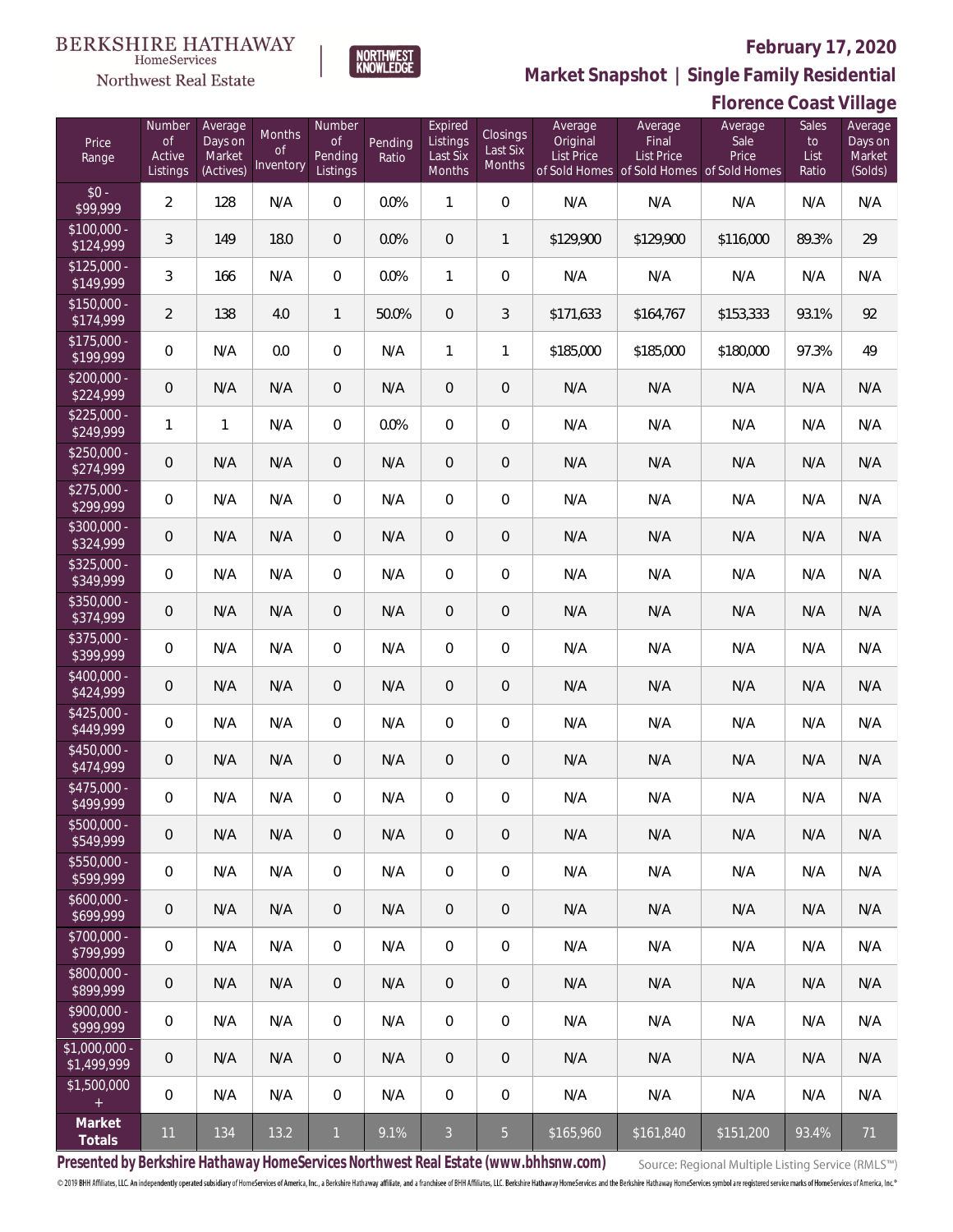

NORTHWEST<br>KNOWLEDGE

Northwest Real Estate

**Market Snapshot | Single Family Residential**

|                               |                                    |                                           |                                      |                                            |                  |                                           |                                |                                          |                                                                                    | <b>Florence Green Trees</b> |                              |                                         |
|-------------------------------|------------------------------------|-------------------------------------------|--------------------------------------|--------------------------------------------|------------------|-------------------------------------------|--------------------------------|------------------------------------------|------------------------------------------------------------------------------------|-----------------------------|------------------------------|-----------------------------------------|
| Price<br>Range                | Number<br>0f<br>Active<br>Listings | Average<br>Days on<br>Market<br>(Actives) | Months<br><sub>of</sub><br>Inventory | Number<br><b>of</b><br>Pending<br>Listings | Pending<br>Ratio | Expired<br>Listings<br>Last Six<br>Months | Closings<br>Last Six<br>Months | Average<br>Original<br><b>List Price</b> | Average<br>Final<br><b>List Price</b><br>of Sold Homes of Sold Homes of Sold Homes | Average<br>Sale<br>Price    | Sales<br>to<br>List<br>Ratio | Average<br>Days on<br>Market<br>(Solds) |
| $$0 -$<br>\$149,999           | $\overline{2}$                     | 191                                       | 1.7                                  | $\mathbf{1}$                               | 50.0%            | $\mathbf{1}$                              | $\overline{7}$                 | \$121,778                                | \$121,778                                                                          | \$116,021                   | 95.3%                        | 34                                      |
| $$150,000 -$<br>\$199,999     | $\overline{2}$                     | 20                                        | 4.0                                  | $\overline{2}$                             | 100.0%           | $\overline{0}$                            | 3                              | \$193,300                                | \$191,300                                                                          | \$187,167                   | 97.8%                        | 45                                      |
| $$200,000 -$<br>\$224,999     | 4                                  | 140                                       | 12.0                                 | $\overline{0}$                             | 0.0%             | $\boldsymbol{0}$                          | $\overline{2}$                 | \$207,450                                | \$207,450                                                                          | \$205,000                   | 98.8%                        | $\overline{7}$                          |
| $$225,000 -$<br>\$249,999     | 1                                  | 46                                        | 3.0                                  | $\mathbf 0$                                | 0.0%             | $\mathbf 0$                               | $\overline{2}$                 | \$239,500                                | \$239,500                                                                          | \$229,500                   | 95.8%                        | 21                                      |
| $$250,000 -$<br>\$274,999     | $\boldsymbol{0}$                   | N/A                                       | N/A                                  | $\overline{0}$                             | N/A              | $\boldsymbol{0}$                          | $\boldsymbol{0}$               | N/A                                      | N/A                                                                                | N/A                         | N/A                          | N/A                                     |
| $$275,000 -$<br>\$299,999     | $\overline{a}$                     | 93                                        | N/A                                  | 0                                          | 0.0%             | $\overline{0}$                            | $\boldsymbol{0}$               | N/A                                      | N/A                                                                                | N/A                         | N/A                          | N/A                                     |
| \$300,000 -<br>\$324,999      | $\boldsymbol{0}$                   | N/A                                       | 0.0                                  | $\overline{0}$                             | N/A              | 0                                         | 1                              | \$315,000                                | \$315,000                                                                          | \$300,000                   | 95.2%                        | 65                                      |
| $$325,000 -$<br>\$349,999     | $\mathbf 0$                        | N/A                                       | N/A                                  | 0                                          | N/A              | $\mathbf 0$                               | $\mathbf 0$                    | N/A                                      | N/A                                                                                | N/A                         | N/A                          | N/A                                     |
| $$350,000 -$<br>\$374,999     | $\boldsymbol{0}$                   | N/A                                       | N/A                                  | $\overline{0}$                             | N/A              | $\boldsymbol{0}$                          | $\mathbf 0$                    | N/A                                      | N/A                                                                                | N/A                         | N/A                          | N/A                                     |
| $$375,000 -$<br>\$399,999     | $\mathbf 0$                        | N/A                                       | N/A                                  | 0                                          | N/A              | $\mathbf 0$                               | $\boldsymbol{0}$               | N/A                                      | N/A                                                                                | N/A                         | N/A                          | N/A                                     |
| $$400,000 -$<br>\$424,999     | 0                                  | N/A                                       | N/A                                  | $\overline{0}$                             | N/A              | 0                                         | $\boldsymbol{0}$               | N/A                                      | N/A                                                                                | N/A                         | N/A                          | N/A                                     |
| $$425,000 -$<br>\$449,999     | $\mathbf 0$                        | N/A                                       | N/A                                  | $\theta$                                   | N/A              | 0                                         | $\overline{0}$                 | N/A                                      | N/A                                                                                | N/A                         | N/A                          | N/A                                     |
| $$450,000 -$<br>\$474,999     | $\boldsymbol{0}$                   | N/A                                       | N/A                                  | $\mathbf{0}$                               | N/A              | 0                                         | $\mathbf 0$                    | N/A                                      | N/A                                                                                | N/A                         | N/A                          | N/A                                     |
| $$475,000 -$<br>\$499,999     | $\mathbf 0$                        | N/A                                       | N/A                                  | $\theta$                                   | N/A              | 0                                         | $\overline{0}$                 | N/A                                      | N/A                                                                                | N/A                         | N/A                          | N/A                                     |
| $$500,000 -$<br>\$524,999     | 0                                  | N/A                                       | N/A                                  | 0                                          | N/A              | 0                                         | $\mathbf 0$                    | N/A                                      | N/A                                                                                | N/A                         | N/A                          | N/A                                     |
| $$525,000 -$<br>\$549,999     | 0                                  | N/A                                       | N/A                                  | 0                                          | N/A              | $\mathbf 0$                               | $\theta$                       | N/A                                      | N/A                                                                                | N/A                         | N/A                          | N/A                                     |
| \$550,000<br>\$574,999        | 0                                  | N/A                                       | N/A                                  | $\mathbf{0}$                               | N/A              | 0                                         | $\overline{0}$                 | N/A                                      | N/A                                                                                | N/A                         | N/A                          | N/A                                     |
| $$575,000 -$<br>\$599,999     | 0                                  | N/A                                       | N/A                                  | $\overline{0}$                             | N/A              | $\overline{0}$                            | $\overline{0}$                 | N/A                                      | N/A                                                                                | N/A                         | N/A                          | N/A                                     |
| $$600,000 -$<br>\$649,999     | 0                                  | N/A                                       | N/A                                  | 0                                          | N/A              | $\mathbf 0$                               | $\overline{0}$                 | N/A                                      | N/A                                                                                | N/A                         | N/A                          | N/A                                     |
| $$650,000 -$<br>\$699,999     | 0                                  | N/A                                       | N/A                                  | $\overline{0}$                             | N/A              | $\overline{0}$                            | $\overline{0}$                 | N/A                                      | N/A                                                                                | N/A                         | N/A                          | N/A                                     |
| $$700,000 -$<br>\$799,999     | 0                                  | N/A                                       | N/A                                  | 0                                          | N/A              | $\mathbf 0$                               | $\overline{0}$                 | N/A                                      | N/A                                                                                | N/A                         | N/A                          | N/A                                     |
| $$800,000 -$<br>\$899,999     | 0                                  | N/A                                       | N/A                                  | $\overline{0}$                             | N/A              | $\overline{0}$                            | $\overline{0}$                 | N/A                                      | N/A                                                                                | N/A                         | N/A                          | N/A                                     |
| $$900.000 -$<br>\$999,999     | 0                                  | N/A                                       | N/A                                  | 0                                          | N/A              | $\mathbf 0$                               | $\overline{0}$                 | N/A                                      | N/A                                                                                | N/A                         | N/A                          | N/A                                     |
| $$1,000,000$ -<br>\$1,499,999 | 0                                  | N/A                                       | N/A                                  | $\overline{0}$                             | N/A              | $\overline{0}$                            | $\overline{0}$                 | N/A                                      | N/A                                                                                | N/A                         | N/A                          | N/A                                     |
| \$1,500,000<br>$+$            | 0                                  | N/A                                       | N/A                                  | $\boldsymbol{0}$                           | N/A              | $\boldsymbol{0}$                          | $\overline{0}$                 | N/A                                      | N/A                                                                                | N/A                         | N/A                          | N/A                                     |
| Market<br>Totals              | 11                                 | 110                                       | 4.4                                  | $\mathfrak{Z}$                             | 27.3%            | $\mathbf{1}$                              | 15                             | \$176,083                                | \$175,683                                                                          | \$169,510                   | 96.5%                        | 33                                      |

**Presented by Berkshire Hathaway HomeServices Northwest Real Estate (www.bhhsnw.com)**

Source: Regional Multiple Listing Service (RMLS™)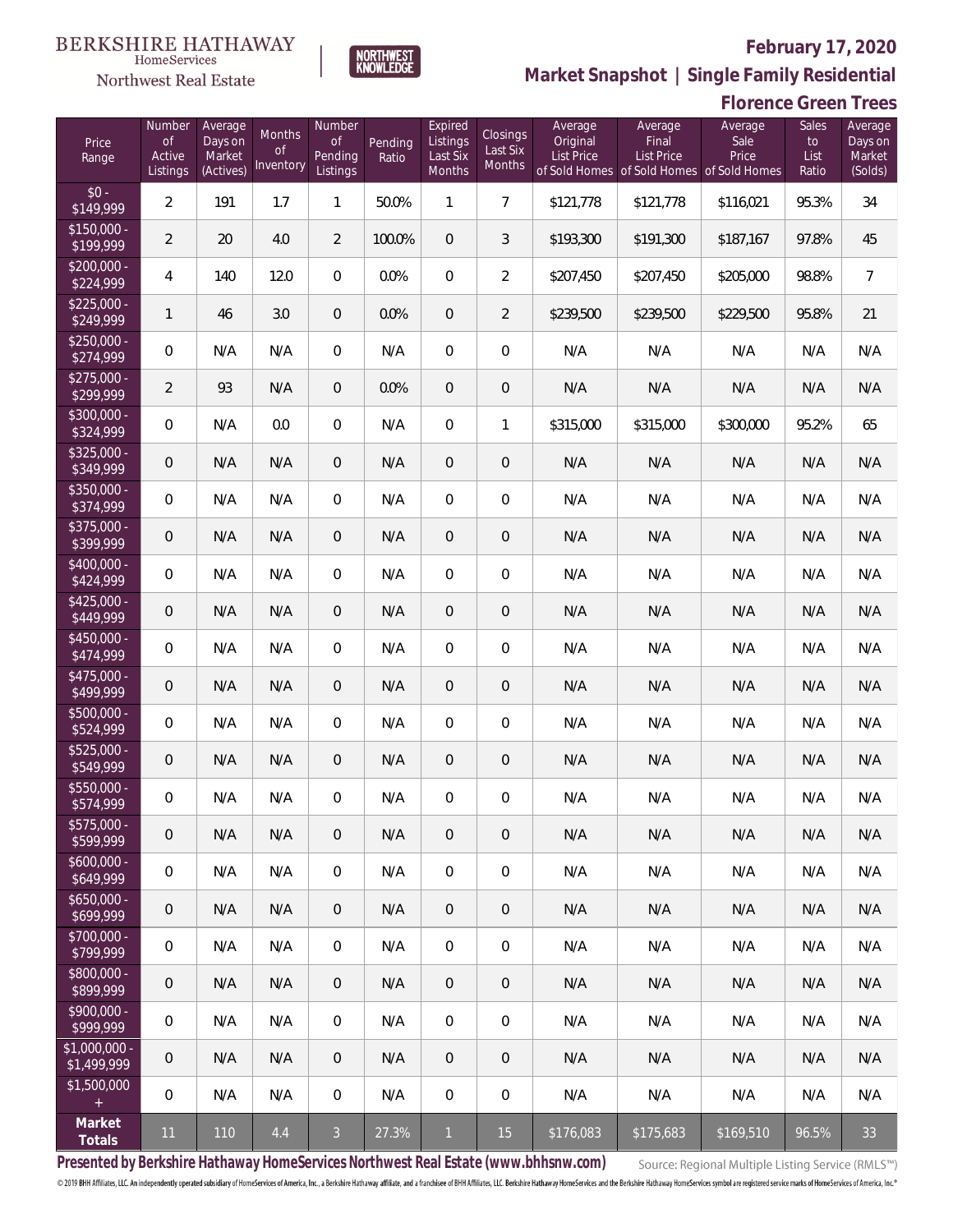

HomeServices Northwest Real Estate

**Market Snapshot | Single Family Residential**

### **Florence Florentine**

| Price<br>Range               | Number<br><b>of</b><br>Active<br>Listings | Average<br>Days on<br>Market<br>(Actives) | <b>Months</b><br>0f<br>Inventory | Number<br>Οf<br>Pending<br>Listings | Pending<br>Ratio | Expired<br>Listings<br>Last Six<br>Months | Closings<br>Last Six<br>Months | Average<br>Original<br><b>List Price</b> | Average<br>Final<br><b>List Price</b><br>of Sold Homes of Sold Homes of Sold Homes | Average<br>Sale<br>Price | Sales<br>to<br>List<br>Ratio | Average<br>Days on<br>Market<br>(Solds) |
|------------------------------|-------------------------------------------|-------------------------------------------|----------------------------------|-------------------------------------|------------------|-------------------------------------------|--------------------------------|------------------------------------------|------------------------------------------------------------------------------------|--------------------------|------------------------------|-----------------------------------------|
| $$0 -$<br>\$149,999          | $\overline{0}$                            | N/A                                       | N/A                              | $\Omega$                            | N/A              | $\Omega$                                  | $\overline{0}$                 | N/A                                      | N/A                                                                                | N/A                      | N/A                          | N/A                                     |
| $$150,000 -$<br>\$199,999    | $\overline{0}$                            | N/A                                       | N/A                              | $\overline{0}$                      | N/A              | $\overline{0}$                            | $\overline{0}$                 | N/A                                      | N/A                                                                                | N/A                      | N/A                          | N/A                                     |
| $$200,000 -$<br>\$224,999    | $\mathbf{1}$                              | 42                                        | N/A                              | $\Omega$                            | 0.0%             | $\overline{0}$                            | $\overline{0}$                 | N/A                                      | N/A                                                                                | N/A                      | N/A                          | N/A                                     |
| $$225,000 -$<br>\$249,999    | $\overline{0}$                            | N/A                                       | 0.0                              | $\overline{0}$                      | N/A              | $\mathbf{1}$                              | $\overline{2}$                 | \$242,200                                | \$242,200                                                                          | \$237,900                | 98.2%                        | 8                                       |
| $$250,000 -$<br>\$274,999    | $\overline{2}$                            | 168                                       | 4.0                              | $\mathbf{1}$                        | 50.0%            | $\Omega$                                  | 3                              | \$259,933                                | \$259,933                                                                          | \$254,967                | 98.1%                        | 14                                      |
| $$275,000 -$<br>\$299,999    | $\mathfrak{Z}$                            | 51                                        | 18.0                             | $\overline{2}$                      | 66.7%            | $\overline{0}$                            | 1                              | \$289,900                                | \$289,900                                                                          | \$289,900                | 100.0%                       | $\mathbf 0$                             |
| $$300,000 -$<br>\$324,999    | $\overline{0}$                            | N/A                                       | N/A                              | $\overline{0}$                      | N/A              | $\overline{0}$                            | $\overline{0}$                 | N/A                                      | N/A                                                                                | N/A                      | N/A                          | N/A                                     |
| $$325,000 -$<br>\$349,999    | $\overline{0}$                            | N/A                                       | 0.0                              | $\overline{2}$                      | N/A              | $\mathbf{1}$                              | $\overline{2}$                 | \$358,200                                | \$348,900                                                                          | \$335,725                | 96.2%                        | 66                                      |
| $$350,000 -$<br>\$374,999    | $\overline{0}$                            | N/A                                       | 0.0                              | $\overline{0}$                      | N/A              | $\overline{0}$                            | 6                              | \$368,983                                | \$363,817                                                                          | \$358,150                | 98.4%                        | 71                                      |
| $$375,000 -$<br>\$399,999    | $\overline{0}$                            | N/A                                       | 0.0                              | $\overline{0}$                      | N/A              | $\overline{0}$                            | $\overline{2}$                 | \$412,500                                | \$404,950                                                                          | \$393,500                | 97.2%                        | 75                                      |
| $$400,000 -$<br>\$424,999    | $\overline{0}$                            | N/A                                       | N/A                              | $\overline{0}$                      | N/A              | $\overline{0}$                            | $\overline{0}$                 | N/A                                      | N/A                                                                                | N/A                      | N/A                          | N/A                                     |
| $$425,000 -$<br>\$449,999    | $\overline{0}$                            | N/A                                       | N/A                              | $\overline{0}$                      | N/A              | $\overline{0}$                            | $\overline{0}$                 | N/A                                      | N/A                                                                                | N/A                      | N/A                          | N/A                                     |
| $$450,000 -$<br>\$474,999    | $\overline{0}$                            | N/A                                       | N/A                              | $\overline{0}$                      | N/A              | $\overline{0}$                            | $\overline{0}$                 | N/A                                      | N/A                                                                                | N/A                      | N/A                          | N/A                                     |
| $$475,000 -$<br>\$499,999    | $\overline{0}$                            | N/A                                       | N/A                              | $\overline{0}$                      | N/A              | $\overline{0}$                            | $\overline{0}$                 | N/A                                      | N/A                                                                                | N/A                      | N/A                          | N/A                                     |
| $$500,000 -$<br>\$524,999    | $\overline{0}$                            | N/A                                       | N/A                              | $\overline{0}$                      | N/A              | $\overline{0}$                            | $\overline{0}$                 | N/A                                      | N/A                                                                                | N/A                      | N/A                          | N/A                                     |
| $$525,000 -$<br>\$549,999    | $\overline{0}$                            | N/A                                       | N/A                              | $\overline{0}$                      | N/A              | $\overline{0}$                            | $\mathbf 0$                    | N/A                                      | N/A                                                                                | N/A                      | N/A                          | N/A                                     |
| \$550,000 -<br>\$574,999     | $\mathbf 0$                               | N/A                                       | N/A                              | $\mathbf{0}$                        | N/A              | 0                                         | 0                              | N/A                                      | N/A                                                                                | N/A                      | N/A                          | N/A                                     |
| $$575,000 -$<br>\$599,999    | $\mathsf{O}\xspace$                       | N/A                                       | N/A                              | $\mathbf 0$                         | N/A              | 0                                         | 0                              | N/A                                      | N/A                                                                                | N/A                      | N/A                          | N/A                                     |
| $$600,000 -$<br>\$649,999    | $\mathbf 0$                               | N/A                                       | N/A                              | 0                                   | N/A              | 0                                         | $\mathbf 0$                    | N/A                                      | N/A                                                                                | N/A                      | N/A                          | N/A                                     |
| $$650,000 -$<br>\$699,999    | $\mathsf{O}\xspace$                       | N/A                                       | N/A                              | $\mathbf 0$                         | N/A              | 0                                         | 0                              | N/A                                      | N/A                                                                                | N/A                      | N/A                          | N/A                                     |
| $$700,000 -$<br>\$799,999    | 0                                         | N/A                                       | N/A                              | 0                                   | N/A              | 0                                         | $\mathbf 0$                    | N/A                                      | N/A                                                                                | N/A                      | N/A                          | N/A                                     |
| $$800,000 -$<br>\$899,999    | $\mathbf 0$                               | N/A                                       | N/A                              | $\mathbf 0$                         | N/A              | 0                                         | 0                              | N/A                                      | N/A                                                                                | N/A                      | N/A                          | N/A                                     |
| $$900,000 -$<br>\$999,999    | 0                                         | N/A                                       | N/A                              | 0                                   | N/A              | 0                                         | $\boldsymbol{0}$               | N/A                                      | N/A                                                                                | N/A                      | N/A                          | N/A                                     |
| \$1,000,000 -<br>\$1,499,999 | $\theta$                                  | N/A                                       | N/A                              | $\mathbf 0$                         | N/A              | 0                                         | 0                              | N/A                                      | N/A                                                                                | N/A                      | N/A                          | N/A                                     |
| \$1,500,000<br>$\pm$         | $\overline{0}$                            | N/A                                       | N/A                              | 0                                   | N/A              | 0                                         | $\boldsymbol{0}$               | N/A                                      | N/A                                                                                | N/A                      | N/A                          | N/A                                     |
| Market<br>Totals             | $\mathfrak{b}$                            | 88                                        | 2.3                              | 5 <sub>1</sub>                      | 83.3%            | $\overline{2}$                            | 16                             | \$331,838                                | \$327,794                                                                          | \$321,122                | 98.0%                        | 48                                      |

**Presented by Berkshire Hathaway HomeServices Northwest Real Estate (www.bhhsnw.com)**

Source: Regional Multiple Listing Service (RMLS™)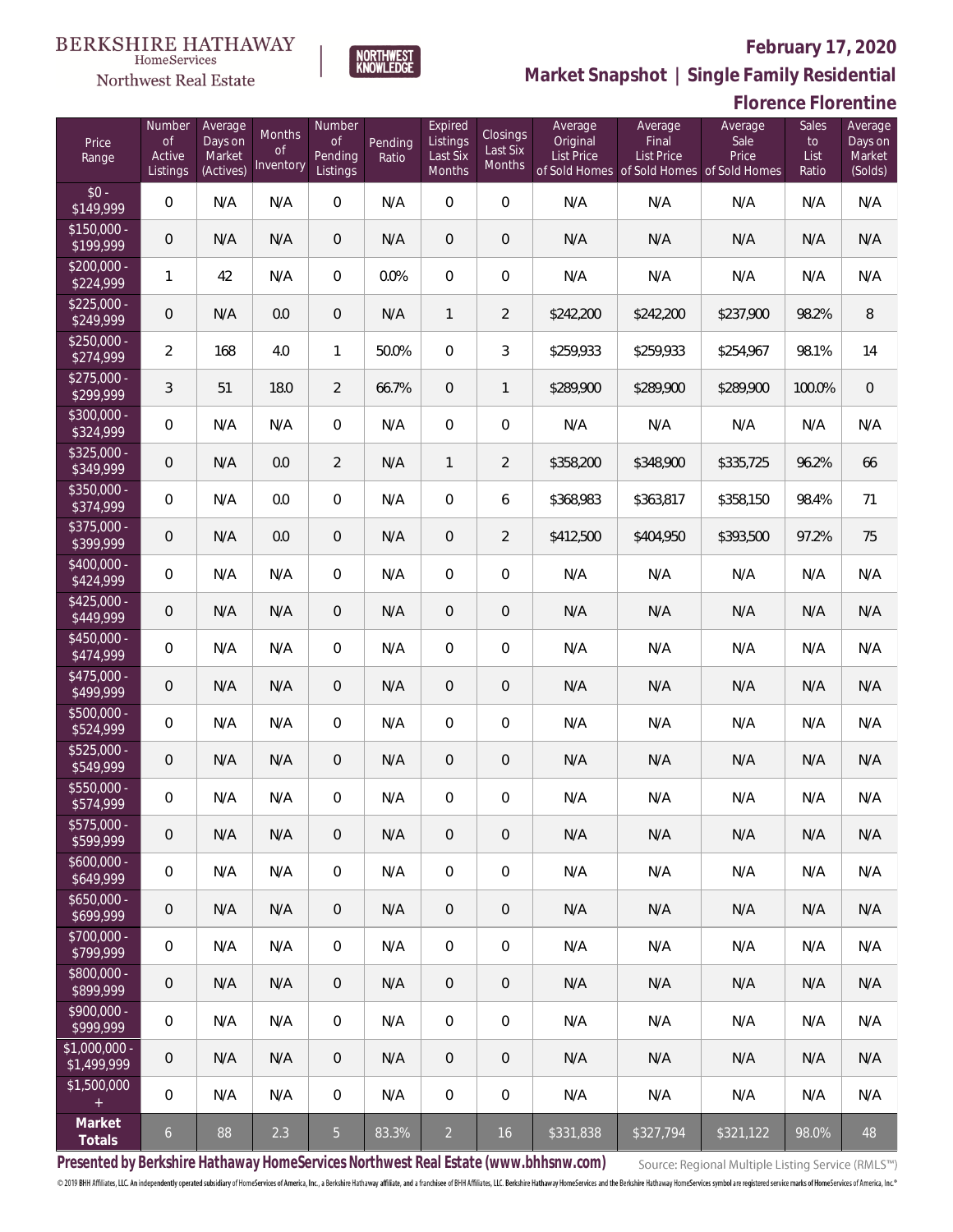

# **February 17, 2020**

**Market Snapshot | Single Family Residential**

### **Florence Town**

| Price<br>Range               | Number<br>of<br>Active<br>Listings | Average<br>Days on<br>Market<br>(Actives) | <b>Months</b><br>0f<br>Inventory | Number<br><b>of</b><br>Pending<br>Listings | Pending<br>Ratio | Expired<br>Listings<br>Last Six<br>Months | Closings<br>Last Six<br><b>Months</b> | Average<br>Original<br><b>List Price</b> | Average<br>Final<br><b>List Price</b><br>of Sold Homes of Sold Homes | Average<br>Sale<br>Price<br>of Sold Homes | Sales<br>to<br>List<br>Ratio | Average<br>Days on<br>Market<br>(Solds) |
|------------------------------|------------------------------------|-------------------------------------------|----------------------------------|--------------------------------------------|------------------|-------------------------------------------|---------------------------------------|------------------------------------------|----------------------------------------------------------------------|-------------------------------------------|------------------------------|-----------------------------------------|
| $$0 -$<br>\$149,999          | $\overline{0}$                     | N/A                                       | 0.0                              | $\overline{0}$                             | N/A              | $\overline{0}$                            | 3                                     | \$116,133                                | \$109,767                                                            | \$99,967                                  | 91.1%                        | 18                                      |
| $$150,000 -$<br>\$199,999    | 0                                  | N/A                                       | 0.0                              | $\overline{0}$                             | N/A              | $\mathbf{1}$                              | 8                                     | \$179,225                                | \$177,037                                                            | \$175,300                                 | 99.0%                        | 15                                      |
| $$200,000 -$<br>\$224,999    | $\overline{0}$                     | N/A                                       | 0.0                              | $\mathbf{1}$                               | N/A              | $\overline{0}$                            | 9                                     | \$218,706                                | \$213,761                                                            | \$209,256                                 | 97.9%                        | 58                                      |
| $$225,000 -$<br>\$249,999    | $\overline{2}$                     | 703                                       | 0.9                              | 4                                          | 200.0%           | $\mathbf{1}$                              | 13                                    | \$250,208                                | \$245,900                                                            | \$238,723                                 | 97.1%                        | 56                                      |
| $$250,000 -$<br>\$274,999    | 1                                  | 13                                        | 1.5                              | $\mathbf{1}$                               | 100.0%           | $\mathbf{1}$                              | $\overline{4}$                        | \$270,950                                | \$267,125                                                            | \$262,500                                 | 98.3%                        | 55                                      |
| $$275,000 -$<br>\$299,999    | $\overline{2}$                     | 11                                        | 2.4                              | $\mathbf{1}$                               | 50.0%            | 3                                         | 5                                     | \$293,976                                | \$293,976                                                            | \$290,400                                 | 98.8%                        | 13                                      |
| $$300,000 -$<br>\$324,999    | 3                                  | 32                                        | 3.6                              | $\overline{0}$                             | 0.0%             | $\overline{0}$                            | 5                                     | \$321,340                                | \$314,520                                                            | \$310,480                                 | 98.7%                        | 33                                      |
| $$325,000 -$<br>\$349,999    | 0                                  | N/A                                       | 0.0                              | 3                                          | N/A              | $\overline{2}$                            | 6                                     | \$337,203                                | \$333,203                                                            | \$331,886                                 | 99.6%                        | 37                                      |
| $$350,000 -$<br>\$374,999    | $\overline{2}$                     | 23                                        | 1.5                              | $\mathbf{1}$                               | 50.0%            | $\mathbf{1}$                              | 8                                     | \$363,283                                | \$365,519                                                            | \$359,794                                 | 98.4%                        | 92                                      |
| $$375,000 -$<br>\$399,999    | 3                                  | 145                                       | 3.6                              | $\overline{0}$                             | 0.0%             | $\overline{0}$                            | 5                                     | \$388,078                                | \$389,828                                                            | \$387,428                                 | 99.4%                        | 137                                     |
| $$400,000 -$<br>\$424,999    | $\overline{2}$                     | 145                                       | 6.0                              | $\overline{2}$                             | 100.0%           | $\overline{0}$                            | $\overline{2}$                        | \$427,000                                | \$427,000                                                            | \$416,000                                 | 97.4%                        | 35                                      |
| $$425,000 -$<br>\$449,999    | $\mathbf{1}$                       | 98                                        | 3.0                              | $\overline{0}$                             | 0.0%             | $\overline{0}$                            | $\overline{2}$                        | \$449,000                                | \$454,000                                                            | \$437,450                                 | 96.4%                        | 84                                      |
| $$450,000 -$<br>\$474,999    | $\overline{0}$                     | N/A                                       | 0.0                              | $\overline{0}$                             | N/A              | $\overline{0}$                            | $\overline{2}$                        | \$494,500                                | \$484,500                                                            | \$462,000                                 | 95.4%                        | 65                                      |
| $$475,000 -$<br>\$499,999    | $\overline{2}$                     | 621                                       | 6.0                              | $\mathbf{1}$                               | 50.0%            | $\mathbf{1}$                              | $\overline{2}$                        | \$506,950                                | \$497,450                                                            | \$486,200                                 | 97.7%                        | 54                                      |
| $$500,000 -$<br>\$524,999    | $\overline{0}$                     | N/A                                       | N/A                              | $\overline{0}$                             | N/A              | $\overline{0}$                            | $\overline{0}$                        | N/A                                      | N/A                                                                  | N/A                                       | N/A                          | N/A                                     |
| $$525,000 -$<br>\$549,999    | $\overline{2}$                     | 132                                       | N/A                              | $\mathbf{1}$                               | 50.0%            | $\mathbf{1}$                              | $\mathbf 0$                           | N/A                                      | N/A                                                                  | N/A                                       | N/A                          | N/A                                     |
| \$550,000 -<br>\$574,999     | 0                                  | N/A                                       | 0.0                              | $\overline{0}$                             | N/A              | $\mathbf 0$                               | 1                                     | \$569,900                                | \$569,900                                                            | \$560,000                                 | 98.3%                        | 5                                       |
| $$575,000 -$<br>\$599,999    | 0                                  | N/A                                       | N/A                              | $\overline{0}$                             | N/A              | $\overline{0}$                            | $\mathbf 0$                           | N/A                                      | N/A                                                                  | N/A                                       | N/A                          | N/A                                     |
| $$600,000 -$<br>\$649,999    | $\overline{2}$                     | 24                                        | N/A                              | $\mathbf 0$                                | 0.0%             | $\overline{0}$                            | $\mathbf 0$                           | N/A                                      | N/A                                                                  | N/A                                       | N/A                          | N/A                                     |
| $$650,000 -$<br>\$699,999    | $\overline{2}$                     | 251                                       | N/A                              | $\overline{0}$                             | 0.0%             | $\overline{0}$                            | 0                                     | N/A                                      | N/A                                                                  | N/A                                       | N/A                          | N/A                                     |
| $$700,000 -$<br>\$799,999    | 3                                  | 176                                       | N/A                              | $\mathbf 0$                                | 0.0%             | $\mathbf 0$                               | $\mathbf 0$                           | N/A                                      | N/A                                                                  | N/A                                       | N/A                          | N/A                                     |
| $$800,000 -$<br>\$899,999    | 1                                  | 265                                       | 6.0                              | $\overline{0}$                             | 0.0%             | $\overline{0}$                            | $\mathbf{1}$                          | \$925,000                                | \$925,000                                                            | \$855,000                                 | 92.4%                        | 6                                       |
| $$900,000 -$<br>\$999,999    | 1                                  | 349                                       | N/A                              | $\mathbf 0$                                | 0.0%             | $\mathbf 0$                               | $\mathbf 0$                           | N/A                                      | N/A                                                                  | N/A                                       | N/A                          | N/A                                     |
| \$1,000,000 -<br>\$1,499,999 | $\overline{0}$                     | N/A                                       | N/A                              | $\overline{0}$                             | N/A              | $\mathbf{1}$                              | 0                                     | N/A                                      | N/A                                                                  | N/A                                       | N/A                          | N/A                                     |
| \$1,500,000<br>$\pm$         | 1                                  | 35                                        | N/A                              | $\overline{0}$                             | 0.0%             | $\mathbf 0$                               | 0                                     | N/A                                      | N/A                                                                  | N/A                                       | N/A                          | N/A                                     |
| Market<br>Totals             | $30\,$                             | 188                                       | 2.4                              | 15                                         | 50.0%            | 12                                        | 76                                    | \$306,359                                | \$303,558                                                            | \$296,954                                 | 97.8%                        | 53                                      |

NORTHWEST<br>KNOWLEDGE

**Presented by Berkshire Hathaway HomeServices Northwest Real Estate (www.bhhsnw.com)**

Source: Regional Multiple Listing Service (RMLS™)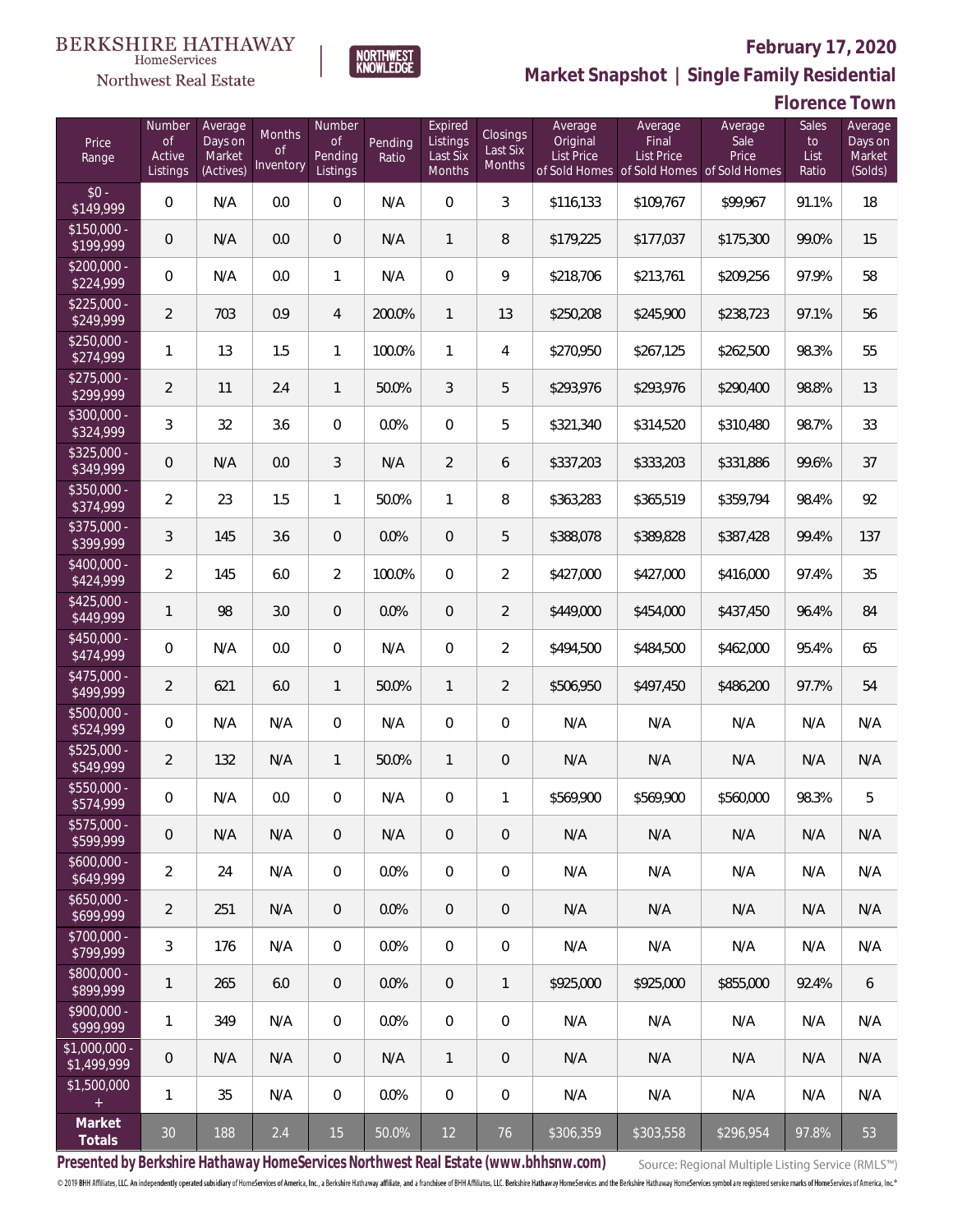

# **February 17, 2020**



**Florence Beach**

| Price<br>Range               | Number<br><b>of</b><br>Active<br>Listings | Average<br>Days on<br>Market<br>(Actives) | Months<br>Οf<br>Inventory | Number<br>Οf<br>Pending<br>Listings | Pending<br>Ratio | Expired<br>Listings<br>Last Six<br>Months | Closings<br>Last Six<br>Months | Average<br>Original<br><b>List Price</b> | Average<br>Final<br><b>List Price</b><br>of Sold Homes of Sold Homes of Sold Homes | Average<br>Sale<br>Price | Sales<br>to<br>List<br>Ratio | Average<br>Days on<br>Market<br>(Solds) |
|------------------------------|-------------------------------------------|-------------------------------------------|---------------------------|-------------------------------------|------------------|-------------------------------------------|--------------------------------|------------------------------------------|------------------------------------------------------------------------------------|--------------------------|------------------------------|-----------------------------------------|
| $$0 -$<br>\$149,999          | $\overline{0}$                            | N/A                                       | 0.0                       | $\overline{2}$                      | N/A              | $\mathbf{1}$                              | $\mathfrak{Z}$                 | \$116,467                                | \$96,467                                                                           | \$89,300                 | 92.6%                        | 195                                     |
| $$150,000 -$<br>\$199,999    | $\mathbf{1}$                              | 95                                        | 6.0                       | $\overline{0}$                      | 0.0%             | $\overline{0}$                            | $\mathbf{1}$                   | \$215,000                                | \$190,000                                                                          | \$175,000                | 92.1%                        | 364                                     |
| $$200,000 -$<br>\$224,999    | 0                                         | N/A                                       | 0.0                       | $\overline{0}$                      | N/A              | $\overline{0}$                            | $\overline{2}$                 | \$221,500                                | \$221,500                                                                          | \$216,875                | 97.9%                        | 15                                      |
| $$225,000 -$<br>\$249,999    | 1                                         | 210                                       | 6.0                       | $\overline{2}$                      | 200.0%           | $\overline{0}$                            | $\mathbf{1}$                   | \$259,900                                | \$259,900                                                                          | \$237,000                | 91.2%                        | 73                                      |
| $$250,000 -$<br>\$274,999    | 1                                         | 157                                       | 1.2                       | $\mathbf 0$                         | 0.0%             | $\mathbf 0$                               | 5                              | \$296,800                                | \$280,900                                                                          | \$263,200                | 93.7%                        | 54                                      |
| $$275,000 -$<br>\$299,999    | $\overline{0}$                            | N/A                                       | 0.0                       | $\mathbf{1}$                        | N/A              | $\mathbf{1}$                              | $\overline{7}$                 | \$301,071                                | \$295,771                                                                          | \$287,557                | 97.2%                        | 42                                      |
| $$300,000 -$<br>\$324,999    | 0                                         | N/A                                       | 0.0                       | $\overline{0}$                      | N/A              | $\mathbf 0$                               | $\overline{2}$                 | \$304,450                                | \$304,450                                                                          | \$313,800                | 103.1%                       | $\overline{7}$                          |
| $$325,000 -$<br>\$349,999    | $\overline{0}$                            | N/A                                       | 0.0                       | $\overline{0}$                      | N/A              | $\mathbf{1}$                              | 1                              | \$365,000                                | \$349,900                                                                          | \$340,000                | 97.2%                        | 170                                     |
| $$350,000 -$<br>\$374,999    | 0                                         | N/A                                       | 0.0                       | $\overline{0}$                      | N/A              | $\overline{0}$                            | $\overline{2}$                 | \$369,000                                | \$369,000                                                                          | \$363,500                | 98.5%                        | 26                                      |
| $$375,000 -$<br>\$399,999    | $\overline{0}$                            | N/A                                       | 0.0                       | $\overline{0}$                      | N/A              | $\overline{0}$                            | $\mathbf{1}$                   | \$389,500                                | \$389,500                                                                          | \$375,000                | 96.3%                        | 47                                      |
| $$400,000 -$<br>\$424,999    | 0                                         | N/A                                       | N/A                       | $\circ$                             | N/A              | $\overline{0}$                            | $\overline{0}$                 | N/A                                      | N/A                                                                                | N/A                      | N/A                          | N/A                                     |
| $$425,000 -$<br>\$449,999    | $\overline{0}$                            | N/A                                       | N/A                       | $\overline{0}$                      | N/A              | $\overline{0}$                            | $\mathbf 0$                    | N/A                                      | N/A                                                                                | N/A                      | N/A                          | N/A                                     |
| $$450,000 -$<br>\$474,999    | 0                                         | N/A                                       | N/A                       | $\circ$                             | N/A              | $\Omega$                                  | $\overline{0}$                 | N/A                                      | N/A                                                                                | N/A                      | N/A                          | N/A                                     |
| $$475,000 -$<br>\$499,999    | $\mathbf{1}$                              | $\overline{3}$                            | N/A                       | $\overline{0}$                      | 0.0%             | $\mathbf{1}$                              | $\mathbf 0$                    | N/A                                      | N/A                                                                                | N/A                      | N/A                          | N/A                                     |
| $$500,000 -$<br>\$524,999    | 0                                         | N/A                                       | 0.0                       | $\overline{0}$                      | N/A              | $\mathbf 0$                               | $\mathbf{1}$                   | \$620,000                                | \$519,000                                                                          | \$505,000                | 97.3%                        | 144                                     |
| \$525,000 -<br>\$549,999     | $\overline{0}$                            | N/A                                       | 0.0                       | $\overline{0}$                      | N/A              | $\overline{0}$                            | 1                              | \$557,000                                | \$545,000                                                                          | \$545,000                | 100.0%                       | 94                                      |
| $$550,000 -$<br>\$574,999    | 1                                         | $\overline{4}$                            | N/A                       | $\circ$                             | 0.0%             | $\overline{0}$                            | $\mathbf 0$                    | N/A                                      | N/A                                                                                | N/A                      | N/A                          | N/A                                     |
| \$575,000 -<br>\$599,999     | 0                                         | N/A                                       | N/A                       | $\overline{0}$                      | N/A              | $\mathbf 0$                               | $\mathbf 0$                    | N/A                                      | N/A                                                                                | N/A                      | N/A                          | N/A                                     |
| $$600,000 -$<br>\$649,999    | $\boldsymbol{0}$                          | N/A                                       | N/A                       | $\overline{0}$                      | N/A              | $\mathbf 0$                               | $\mathbf 0$                    | N/A                                      | N/A                                                                                | N/A                      | N/A                          | N/A                                     |
| $$650,000 -$<br>\$699,999    | $\overline{2}$                            | 58                                        | N/A                       | $\overline{0}$                      | 0.0%             | $\overline{0}$                            | $\mathbf 0$                    | N/A                                      | N/A                                                                                | N/A                      | N/A                          | N/A                                     |
| $$700,000 -$<br>\$799,999    | 1                                         | 448                                       | N/A                       | $\overline{0}$                      | 0.0%             | $\mathbf 0$                               | $\mathbf 0$                    | N/A                                      | N/A                                                                                | N/A                      | N/A                          | N/A                                     |
| $$800,000 -$<br>\$899,999    | $\boldsymbol{0}$                          | N/A                                       | 0.0                       | $\overline{0}$                      | N/A              | $\mathbf{0}$                              | $\mathbf{1}$                   | \$800,000                                | \$800,000                                                                          | \$800,000                | 100.0%                       | $\mathbf{0}$                            |
| $$900,000 -$<br>\$999,999    | 0                                         | N/A                                       | N/A                       | $\overline{0}$                      | N/A              | $\mathbf 0$                               | $\mathbf 0$                    | N/A                                      | N/A                                                                                | N/A                      | N/A                          | N/A                                     |
| \$1,000,000 -<br>\$1,499,999 | 0                                         | N/A                                       | N/A                       | $\overline{0}$                      | N/A              | $\overline{0}$                            | 0                              | N/A                                      | N/A                                                                                | N/A                      | N/A                          | N/A                                     |
| \$1,500,000<br>$\pm$         | $\mathbf 0$                               | N/A                                       | N/A                       | $\mathbf 0$                         | N/A              | 0                                         | $\mathbf 0$                    | N/A                                      | N/A                                                                                | N/A                      | N/A                          | N/A                                     |
| Market<br>Totals             | $8\,$                                     | 129                                       | 1.7                       | 5 <sub>o</sub>                      | 62.5%            | $\overline{4}$                            | 28                             | \$319,186                                | \$307,411                                                                          | \$298,648                | 97.1%                        | 76                                      |

**NORTHWEST**<br>KNOWLEDGE

**Presented by Berkshire Hathaway HomeServices Northwest Real Estate (www.bhhsnw.com)**

Source: Regional Multiple Listing Service (RMLS™)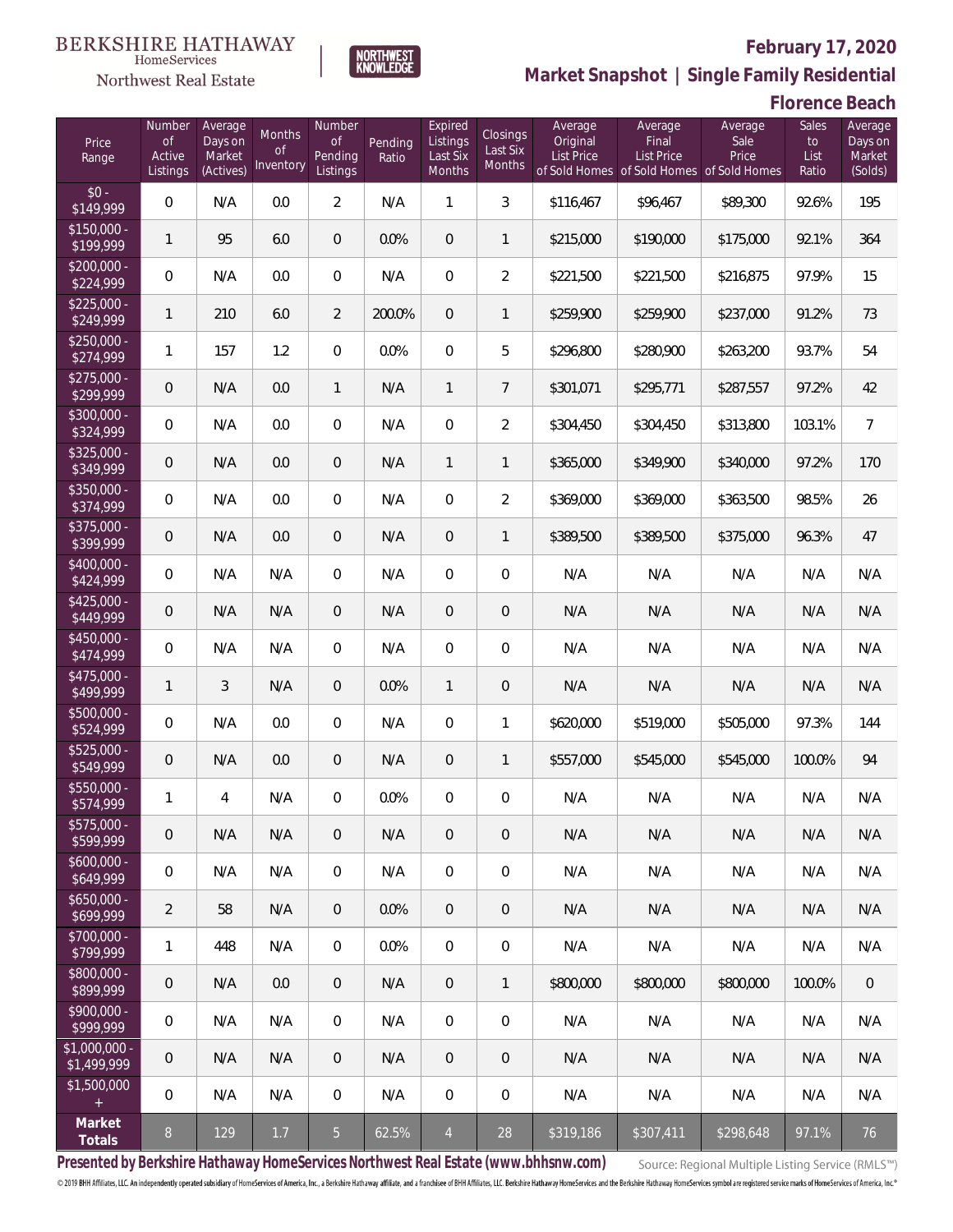NORTHWEST<br>KNOWLEDGE



# **February 17, 2020**

**Market Snapshot | Single Family Residential**

## **Florence North**

| Price<br>Range               | Number<br>of<br>Active<br>Listings | Average<br>Days on<br>Market<br>(Actives) | Months<br>Οf<br>Inventory | Number<br>Οf<br>Pending<br>Listings | Pending<br>Ratio | Expired<br>Listings<br>Last Six<br>Months | Closings<br>Last Six<br>Months | Average<br>Original<br><b>List Price</b> | Average<br>Final<br><b>List Price</b><br>of Sold Homes of Sold Homes of Sold Homes | Average<br>Sale<br>Price | Sales<br>to<br>List<br>Ratio | Average<br>Days on<br>Market<br>(Solds) |
|------------------------------|------------------------------------|-------------------------------------------|---------------------------|-------------------------------------|------------------|-------------------------------------------|--------------------------------|------------------------------------------|------------------------------------------------------------------------------------|--------------------------|------------------------------|-----------------------------------------|
| $$0 -$<br>\$149,999          | 1                                  | 213                                       | 3.0                       | $\overline{0}$                      | 0.0%             | $\overline{2}$                            | $\overline{2}$                 | \$77,500                                 | \$74,000                                                                           | \$60,000                 | 81.1%                        | 97                                      |
| $$150,000 -$<br>\$199,999    | 3                                  | 53                                        | 6.0                       | $\overline{0}$                      | 0.0%             | $\mathbf{1}$                              | 3                              | \$213,000                                | \$184,293                                                                          | \$182,627                | 99.1%                        | 133                                     |
| $$200,000 -$<br>\$224,999    | $\overline{0}$                     | N/A                                       | N/A                       | $\overline{0}$                      | N/A              | $\mathbf{1}$                              | $\overline{0}$                 | N/A                                      | N/A                                                                                | N/A                      | N/A                          | N/A                                     |
| $$225,000 -$<br>\$249,999    | $\mathbf{1}$                       | 97                                        | 2.0                       | $\mathbf{1}$                        | 100.0%           | $\overline{0}$                            | $\mathfrak{Z}$                 | \$240,000                                | \$238,333                                                                          | \$236,333                | 99.2%                        | 66                                      |
| $$250,000 -$<br>\$274,999    | $\overline{0}$                     | N/A                                       | N/A                       | $\overline{0}$                      | N/A              | $\overline{0}$                            | $\overline{0}$                 | N/A                                      | N/A                                                                                | N/A                      | N/A                          | N/A                                     |
| $$275,000 -$<br>\$299,999    | 3                                  | 209                                       | 6.0                       | $\overline{0}$                      | 0.0%             | $\overline{0}$                            | 3                              | \$284,500                                | \$284,500                                                                          | \$280,833                | 98.7%                        | 3                                       |
| $$300,000 -$<br>\$324,999    | $\overline{2}$                     | 54                                        | N/A                       | $\mathbf{1}$                        | 50.0%            | $\overline{0}$                            | $\overline{0}$                 | N/A                                      | N/A                                                                                | N/A                      | N/A                          | N/A                                     |
| $$325,000 -$<br>\$349,999    | $\mathbf{1}$                       | 63                                        | 6.0                       | $\mathbf{1}$                        | 100.0%           | $\overline{0}$                            | $\mathbf{1}$                   | \$399,000                                | \$347,000                                                                          | \$340,000                | 98.0%                        | 196                                     |
| $$350,000 -$<br>\$374,999    | $\overline{2}$                     | 273                                       | 12.0                      | $\overline{0}$                      | 0.0%             | $\overline{0}$                            | $\mathbf{1}$                   | \$399,900                                | \$379,500                                                                          | \$365,000                | 96.2%                        | 179                                     |
| $$375,000 -$<br>\$399,999    | $\overline{0}$                     | N/A                                       | 0.0                       | $\overline{0}$                      | N/A              | $\overline{0}$                            | 2                              | \$339,000                                | \$339,000                                                                          | \$386,475                | 114.0%                       | 112                                     |
| $$400,000 -$<br>\$424,999    | $\overline{0}$                     | N/A                                       | 0.0                       | $\overline{0}$                      | N/A              | $\overline{0}$                            | $\mathbf{1}$                   | \$459,000                                | \$429,900                                                                          | \$410,000                | 95.4%                        | 76                                      |
| $$425,000 -$<br>\$449,999    | $\mathbf{1}$                       | 11                                        | 3.0                       | $\overline{0}$                      | 0.0%             | $\overline{0}$                            | $\overline{2}$                 | \$498,500                                | \$453,500                                                                          | \$441,500                | 97.4%                        | 70                                      |
| $$450,000 -$<br>\$474,999    | $\overline{2}$                     | 56                                        | 12.0                      | $\overline{0}$                      | 0.0%             | $\overline{0}$                            | $\mathbf{1}$                   | \$465,000                                | \$465,000                                                                          | \$465,000                | 100.0%                       | 36                                      |
| $$475,000 -$<br>\$499,999    | $\mathbf{1}$                       | 158                                       | 6.0                       | $\overline{0}$                      | 0.0%             | $\overline{0}$                            | $\mathbf{1}$                   | \$489,000                                | \$489,000                                                                          | \$489,000                | 100.0%                       | $\overline{0}$                          |
| $$500,000 -$<br>\$524,999    | $\overline{0}$                     | N/A                                       | 0.0                       | $\overline{0}$                      | N/A              | $\overline{0}$                            | $\mathbf{1}$                   | \$545,900                                | \$529,900                                                                          | \$520,000                | 98.1%                        | 44                                      |
| $$525,000 -$<br>\$549,999    | 0                                  | N/A                                       | 0.0                       | $\overline{0}$                      | N/A              | $\mathbf{1}$                              | $\mathbf{1}$                   | \$564,950                                | \$554,950                                                                          | \$540,000                | 97.3%                        | 141                                     |
| $$550,000 -$<br>\$574,999    | 1                                  | 192                                       | N/A                       | $\overline{0}$                      | 0.0%             | $\overline{0}$                            | $\boldsymbol{0}$               | N/A                                      | N/A                                                                                | N/A                      | N/A                          | N/A                                     |
| $$575,000 -$<br>\$599,999    | 0                                  | N/A                                       | N/A                       | $\mathbf 0$                         | N/A              | $\overline{0}$                            | $\overline{0}$                 | N/A                                      | N/A                                                                                | N/A                      | N/A                          | N/A                                     |
| $$600,000 -$<br>\$649,999    | $\mathbf 0$                        | N/A                                       | N/A                       | $\mathbf 0$                         | N/A              | $\mathbf 0$                               | $\mathbf 0$                    | N/A                                      | N/A                                                                                | N/A                      | N/A                          | N/A                                     |
| $$650,000 -$<br>\$699,999    | $\overline{2}$                     | 96                                        | N/A                       | $\overline{0}$                      | 0.0%             | $\sqrt{0}$                                | $\overline{0}$                 | N/A                                      | N/A                                                                                | N/A                      | N/A                          | N/A                                     |
| $$700,000 -$<br>\$799,999    | 0                                  | N/A                                       | N/A                       | $\overline{0}$                      | N/A              | $\mathbf{1}$                              | $\overline{0}$                 | N/A                                      | N/A                                                                                | N/A                      | N/A                          | N/A                                     |
| $$800,000 -$<br>\$899,999    | 1                                  | 572                                       | 6.0                       | $\overline{1}$                      | 100.0%           | $\sqrt{0}$                                | 1                              | \$849,000                                | \$839,000                                                                          | \$850,000                | 101.3%                       | 586                                     |
| $$900,000 -$<br>\$999,999    | 1                                  | 666                                       | N/A                       | $\mathbf 0$                         | 0.0%             | $\mathbf 0$                               | $\mathbf 0$                    | N/A                                      | N/A                                                                                | N/A                      | N/A                          | N/A                                     |
| \$1,000,000 -<br>\$1,499,999 | 1                                  | 90                                        | 6.0                       | $\mathbf 0$                         | 0.0%             | $\mathbf{1}$                              | $\mathbf{1}$                   | \$1,597,500                              | \$1,495,000                                                                        | \$1,400,000              | 93.6%                        | 272                                     |
| \$1,500,000<br>$\pm$         | $\mathbf{1}$                       | 171                                       | N/A                       | $\mathbf 0$                         | 0.0%             | $\mathbf 0$                               | $\mathbf 0$                    | N/A                                      | N/A                                                                                | N/A                      | N/A                          | N/A                                     |
| Market<br>Totals             | 24                                 | 166                                       | 6.0                       | $\overline{4}$                      | 16.7%            | $\overline{7}$                            | 24                             | \$408,823                                | \$390,985                                                                          | \$385,597                | 98.6%                        | 112                                     |

**Presented by Berkshire Hathaway HomeServices Northwest Real Estate (www.bhhsnw.com)**

Source: Regional Multiple Listing Service (RMLS™)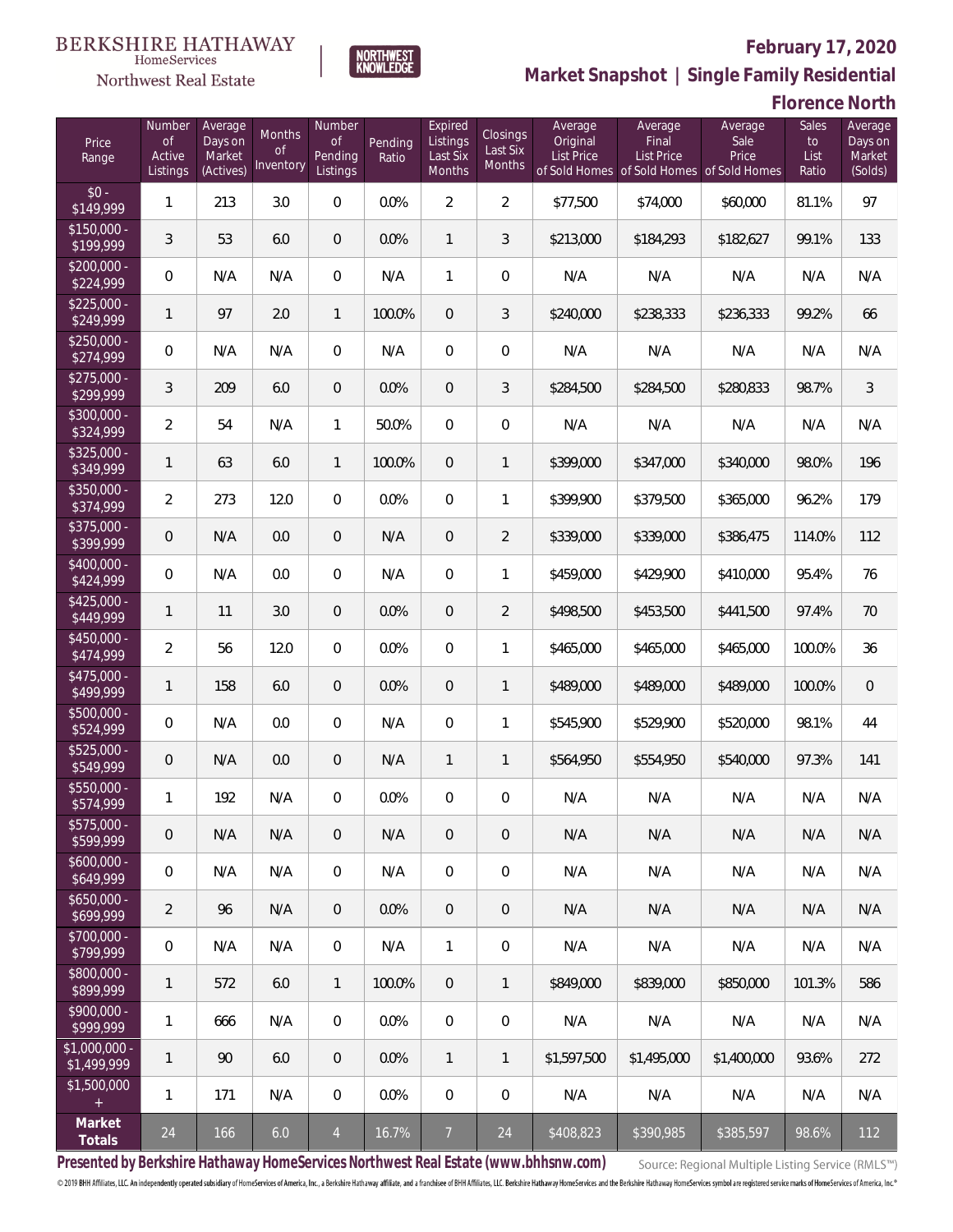# Northwest Real Estate



### **February 17, 2020**

**Market Snapshot | Single Family Residential**

### **Florence South/Dunes City**

| Price<br>Range               | Number<br>of<br>Active<br>Listings | Average<br>Days on<br>Market<br>(Actives) | Months<br>Οf<br>Inventory | Number<br><b>of</b><br>Pending<br>Listings | Pending<br>Ratio | Expired<br>Listings<br>Last Six<br>Months | Closings<br>Last Six<br>Months | Average<br>Original<br><b>List Price</b> | Average<br>Final<br>List Price<br>of Sold Homes of Sold Homes of Sold Homes | Average<br>Sale<br>Price | Sales<br>to<br>List<br>Ratio | Average<br>Days on<br>Market<br>(Solds) |
|------------------------------|------------------------------------|-------------------------------------------|---------------------------|--------------------------------------------|------------------|-------------------------------------------|--------------------------------|------------------------------------------|-----------------------------------------------------------------------------|--------------------------|------------------------------|-----------------------------------------|
| $$0 -$<br>\$149,999          | $\overline{0}$                     | N/A                                       | 0.0                       | $\overline{0}$                             | N/A              | $\overline{0}$                            | $\overline{2}$                 | \$157,000                                | \$147,000                                                                   | \$110,000                | 74.8%                        | 26                                      |
| $$150,000 -$<br>\$199,999    | 0                                  | N/A                                       | 0.0                       | $\mathbf{1}$                               | N/A              | $\overline{0}$                            | $\overline{2}$                 | \$187,450                                | \$184,950                                                                   | \$172,500                | 93.3%                        | 55                                      |
| $$200,000 -$<br>\$224,999    | $\overline{0}$                     | N/A                                       | 0.0                       | $\mathbf{1}$                               | N/A              | $\overline{0}$                            | $\mathbf{1}$                   | \$224,900                                | \$224,900                                                                   | \$222,500                | 98.9%                        | 14                                      |
| $$225,000 -$<br>\$249,999    | 0                                  | N/A                                       | 0.0                       | $\mathbf{1}$                               | N/A              | $\overline{0}$                            | 3                              | \$246,067                                | \$246,067                                                                   | \$241,433                | 98.1%                        | 13                                      |
| $$250,000 -$<br>\$274,999    | 1                                  | 63                                        | 3.0                       | $\mathbf{1}$                               | 100.0%           | $\overline{0}$                            | $\overline{2}$                 | \$281,950                                | \$271,950                                                                   | \$267,000                | 98.2%                        | 71                                      |
| $$275,000 -$<br>\$299,999    | 0                                  | N/A                                       | 0.0                       | $\overline{0}$                             | N/A              | $\overline{0}$                            | $\overline{2}$                 | \$304,450                                | \$304,450                                                                   | \$285,000                | 93.6%                        | 29                                      |
| $$300,000 -$<br>\$324,999    | $\overline{0}$                     | N/A                                       | 0.0                       | $\overline{0}$                             | N/A              | $\overline{0}$                            | $\overline{4}$                 | \$327,250                                | \$323,500                                                                   | \$318,750                | 98.5%                        | 32                                      |
| $$325,000 -$<br>\$349,999    | $\mathbf{1}$                       | 42                                        | 3.0                       | $\mathbf{1}$                               | 100.0%           | $\overline{0}$                            | $\overline{2}$                 | \$359,000                                | \$346,500                                                                   | \$342,500                | 98.8%                        | 103                                     |
| $$350,000 -$<br>\$374,999    | $\overline{0}$                     | N/A                                       | 0.0                       | $\overline{0}$                             | N/A              | $\overline{0}$                            | $\mathbf{1}$                   | \$395,000                                | \$395,000                                                                   | \$367,000                | 92.9%                        | 49                                      |
| \$375,000 -<br>\$399,999     | 0                                  | N/A                                       | N/A                       | $\overline{0}$                             | N/A              | $\overline{0}$                            | $\mathbf 0$                    | N/A                                      | N/A                                                                         | N/A                      | N/A                          | N/A                                     |
| $$400,000 -$<br>\$424,999    | $\overline{0}$                     | N/A                                       | 0.0                       | $\overline{0}$                             | N/A              | $\overline{0}$                            | 1                              | \$425,000                                | \$425,000                                                                   | \$409,000                | 96.2%                        | 43                                      |
| $$425,000 -$<br>\$449,999    | 0                                  | N/A                                       | 0.0                       | $\mathbf{1}$                               | N/A              | $\mathbf{1}$                              | $\overline{2}$                 | \$472,000                                | \$449,000                                                                   | \$440,000                | 98.0%                        | 102                                     |
| $$450,000 -$<br>\$474,999    | $\overline{0}$                     | N/A                                       | 0.0                       | $\overline{2}$                             | N/A              | $\mathbf{1}$                              | 1                              | \$500,000                                | \$450,000                                                                   | \$450,000                | 100.0%                       | 76                                      |
| $$475,000 -$<br>\$499,999    | $\mathbf{1}$                       | 433                                       | N/A                       | $\overline{0}$                             | 0.0%             | $\mathbf{1}$                              | $\mathbf 0$                    | N/A                                      | N/A                                                                         | N/A                      | N/A                          | N/A                                     |
| \$500,000 -<br>\$524,999     | $\mathbf 0$                        | N/A                                       | N/A                       | $\overline{0}$                             | N/A              | $\overline{0}$                            | $\mathbf 0$                    | N/A                                      | N/A                                                                         | N/A                      | N/A                          | N/A                                     |
| \$525,000 -<br>\$549,999     | $\overline{2}$                     | 88                                        | 6.0                       | $\overline{0}$                             | 0.0%             | $\overline{0}$                            | $\overline{2}$                 | \$549,450                                | \$549,450                                                                   | \$535,000                | 97.4%                        | 15                                      |
| $$550,000 -$<br>\$574,999    | $\overline{a}$                     | 142                                       | 6.0                       | $\overline{0}$                             | 0.0%             | $\mathbf{1}$                              | $\overline{2}$                 | \$611,500                                | \$591,500                                                                   | \$565,000                | 95.5%                        | 55                                      |
| $$575,000 -$<br>\$599,999    | $\mathsf{O}\xspace$                | N/A                                       | 0.0                       | $\overline{0}$                             | N/A              | $\mathbf 0$                               | $\mathbf{1}$                   | \$610,000                                | \$610,000                                                                   | \$593,000                | 97.2%                        | 16                                      |
| $$600,000 -$<br>\$649,999    | 1                                  | 174                                       | N/A                       | $\mathbf 0$                                | 0.0%             | $\mathbf 0$                               | $\boldsymbol{0}$               | N/A                                      | N/A                                                                         | N/A                      | N/A                          | N/A                                     |
| $$650,000 -$<br>\$699,999    | $\mathbf 0$                        | N/A                                       | N/A                       | $\mathbf{1}$                               | N/A              | $\mathbf{1}$                              | 0                              | N/A                                      | N/A                                                                         | N/A                      | N/A                          | N/A                                     |
| $$700,000 -$<br>\$799,999    | 3                                  | 192                                       | 18.0                      | $\mathbf{1}$                               | 33.3%            | $\mathbf 0$                               | 1                              | \$749,000                                | \$749,000                                                                   | \$755,000                | 100.8%                       | 3                                       |
| $$800,000 -$<br>\$899,999    | $\mathbf 0$                        | N/A                                       | 0.0                       | $\overline{0}$                             | N/A              | $\overline{0}$                            | $\mathbf{1}$                   | \$899,900                                | \$899,900                                                                   | \$885,000                | 98.3%                        | 5                                       |
| $$900,000 -$<br>\$999,999    | $\mathbb O$                        | N/A                                       | N/A                       | $\overline{0}$                             | N/A              | $\mathbf 0$                               | 0                              | N/A                                      | N/A                                                                         | N/A                      | N/A                          | N/A                                     |
| \$1,000,000 -<br>\$1,499,999 | $\overline{2}$                     | 718                                       | N/A                       | $\overline{0}$                             | 0.0%             | $\mathbf{1}$                              | 0                              | N/A                                      | N/A                                                                         | N/A                      | N/A                          | N/A                                     |
| \$1,500,000<br>$+$           | $\,0\,$                            | N/A                                       | N/A                       | $\mathbf 0$                                | N/A              | $\mathbf 0$                               | $\mathbf 0$                    | N/A                                      | N/A                                                                         | N/A                      | N/A                          | N/A                                     |
| Market<br>Totals             | 13                                 | 245                                       | 2.6                       | 10                                         | 76.9%            | $\mathfrak{b}$                            | 30 <sup>°</sup>                | \$389,887                                | \$382,520                                                                   | \$370,493                | 96.9%                        | 43                                      |

**Presented by Berkshire Hathaway HomeServices Northwest Real Estate (www.bhhsnw.com)**

Source: Regional Multiple Listing Service (RMLS™)